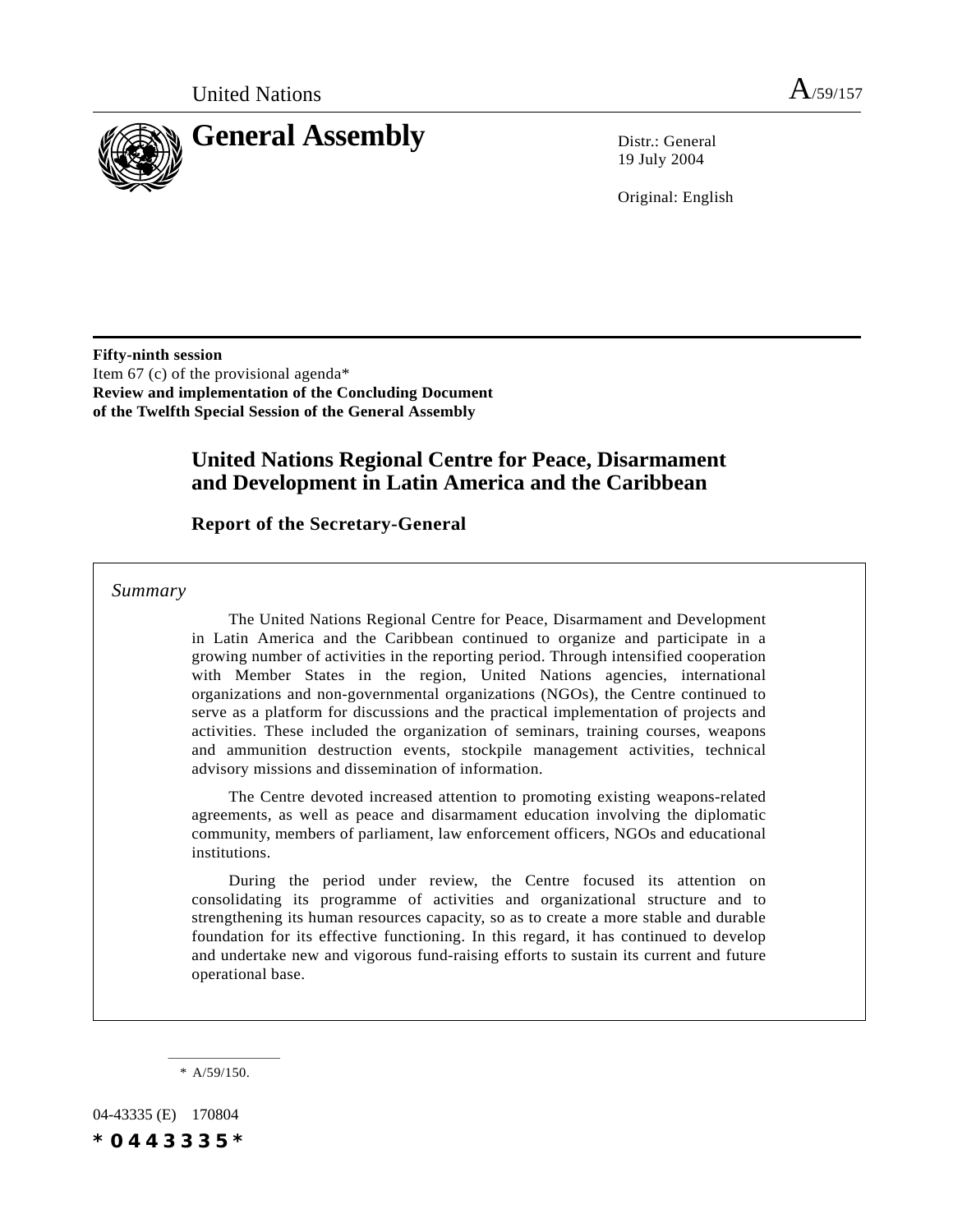# Contents

|         |                                                                                                                                                                         | Paragraphs | Page           |
|---------|-------------------------------------------------------------------------------------------------------------------------------------------------------------------------|------------|----------------|
| L       |                                                                                                                                                                         | $1 - 2$    | 3              |
| П.      |                                                                                                                                                                         | $3 - 5$    | 3              |
| III.    |                                                                                                                                                                         | $6 - 32$   | 3              |
|         | Providing a platform to address subregional and regional security issues<br>A.                                                                                          | $8 - 28$   | $\overline{4}$ |
|         | <b>B.</b>                                                                                                                                                               | $29 - 30$  | 8              |
|         | C.                                                                                                                                                                      | 31         | 8              |
|         | D.                                                                                                                                                                      | 32         | 9              |
| IV.     |                                                                                                                                                                         | $33 - 37$  | 9              |
| V.      |                                                                                                                                                                         | $38 - 41$  | 10             |
| Annexes |                                                                                                                                                                         |            |                |
| I.      |                                                                                                                                                                         |            | 11             |
| II.     | Status of the Trust Fund for the United Nations Regional Centre for Peace, Disarmament<br>and Development in Latin America and the Caribbean for the biennium 2002-2003 |            | 13             |
| III.    |                                                                                                                                                                         |            | 14             |
| IV.     |                                                                                                                                                                         |            | 19             |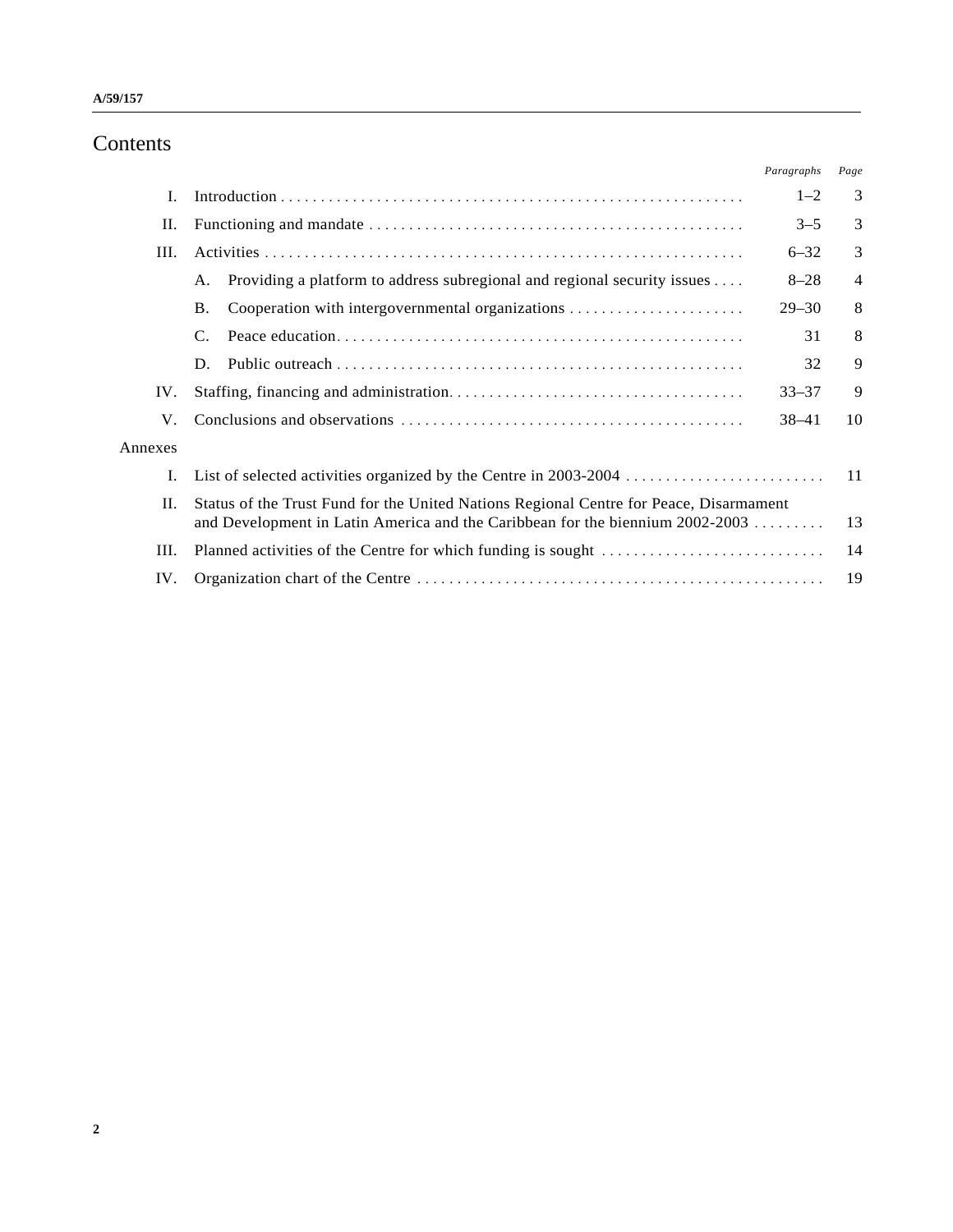## **I. Introduction**

1. On 8 December 2003, the General Assembly adopted, without a vote, resolution 58/60, entitled "United Nations Regional Centre for Peace, Disarmament and Development in Latin America and the Caribbean". By paragraphs 9 and 10 of the resolution, the Assembly requested the Secretary-General to provide the Regional Centre with all necessary support, within existing resources, so that it might carry out its programme of activities in accordance with its mandate, and to report to the General Assembly at its fifty-ninth session on the implementation of the resolution.

2. The present report is submitted pursuant to the above-mentioned request and covers the activities of the Centre from July 2003 to June 2004. A list of activities carried out by the Centre in the period under review appears in annex I to the report. A financial statement on the status of the Trust Fund for the Centre for the biennium 2002-2003 is contained in annex II. An outline of the planned activities of the Centre for which funding is invited from interested donor countries and organizations appears in annex III. The organizational structure of the Centre appears in annex IV.

# **II. Functioning and mandate**

3. The United Nations Regional Centre for Peace, Disarmament and Development in Latin America and the Caribbean, located in Lima, was established in 1987, pursuant to General Assembly resolution 41/60 J of 3 December 1986. The Centre functions under the auspices of the Department for Disarmament Affairs of the Secretariat and is mandated to provide, upon request, substantive support for the initiatives and other activities of the Member States of the region for the implementation of measures for peace and disarmament, and for the promotion of economic and social development.

4. The Centre has been operational for almost two decades, with a short suspension of its operations between the years 1996 and 1998, owing to insufficient voluntary contributions to finance its activities and administrative costs. The Centre has enjoyed a dynamic resurgence of voluntary funding for its activities, following the appointment of the Director of the Centre by the Secretary-General and his subsequent assumption of office on 1 December 1998.

5. In pursuit of its mandate, the Centre continued to serve the countries in Latin America and the Caribbean as: (a) a means of promoting subregional, regional and cross-regional activities; (b) a platform for identifying synergies between security and development issues; and (c) a proactive contributor to the establishment of a more secure environment for social and economic development in the region.

# **III. Activities**

6. During the period under review, the Centre continued and significantly expanded its activities under its current programmes of work and through the initiation of new projects. The activities of the Centre included assistance to Governments in areas related to confidence-building and security-building, such as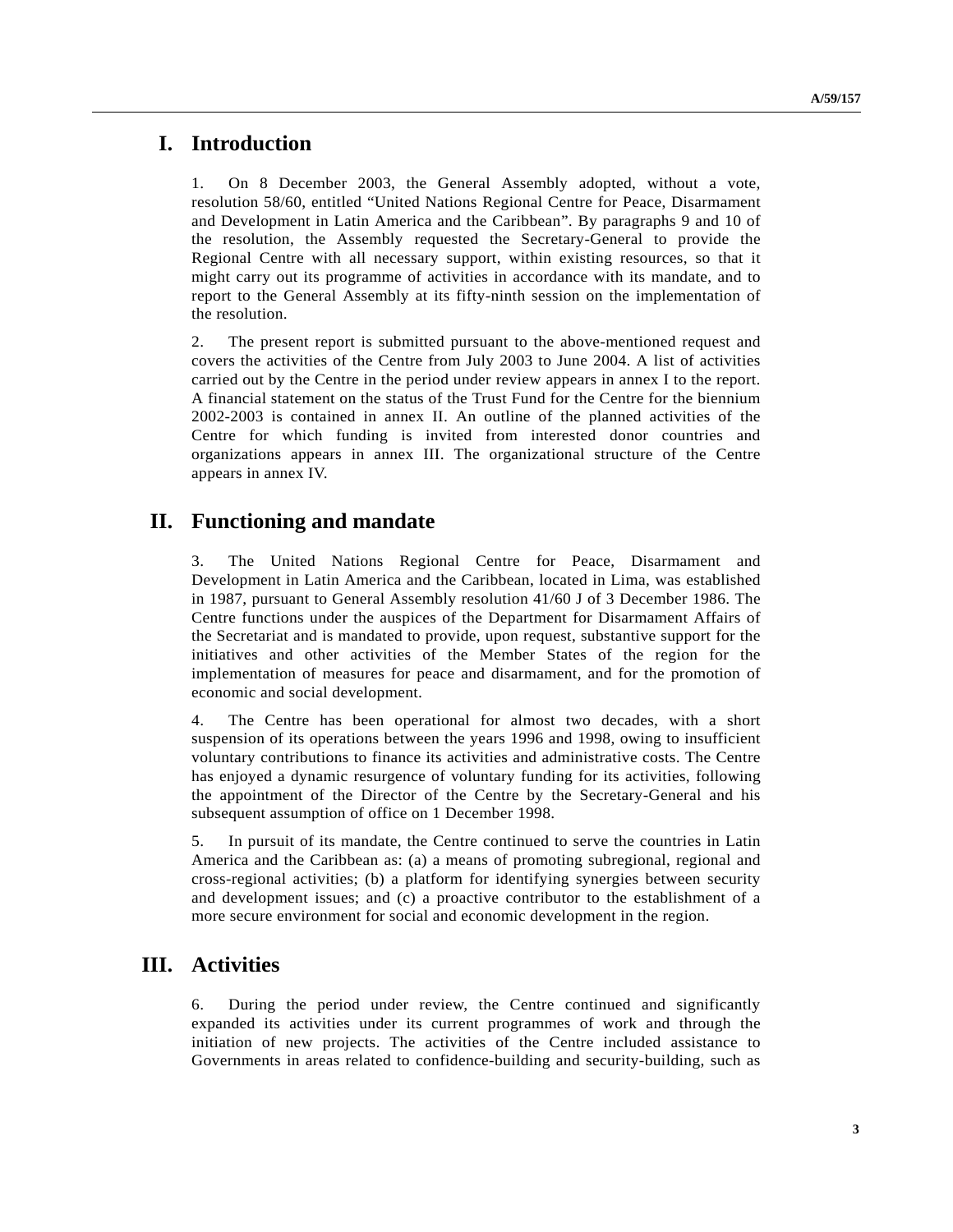support for conventional weapons methodology studies; practical disarmament, such as the destruction of firearms, ammunition, explosives and improvement of stockpile management practices; and capacity-building, such as training courses for the law enforcement community and non-governmental organizations (NGOs).

7. The Centre also provided support to strengthening the nuclear-weapon-free zone established by the Treaty for the Proliferation of Nuclear Weapons in Latin America and the Caribbean (Treaty of Tlatelolco), as well as promoting and assisting the ratification and implementation of existing multilateral agreements related to weapons of mass destruction. Peace and disarmament education projects also achieved considerable progress during the period under review. Some of the new activities initiated included coordination with States and the United Nations Development Programme (UNDP) in the development of national disarmament and development-related studies. A wide range of coordination missions were also undertaken by the Centre during the period under review.

## **A. Providing a platform to address subregional and regional security issues**

### **1. Confidence and security-building measures**

8. The Regional Centre assumed a key role in a new cooperation initiative between the Department for Disarmament Affairs and the Department of Political Affairs aimed at assuring greater transparency in military issues, and clarifying the political responsibilities of the security sector, as well as providing a platform for civil society participation in security and defence issues in Latin America and the Caribbean.

9. The first activity related to confidence-building and security-building measures was the launching of a project on the strengthening of democratic values designed to identify key guidelines for the preparation of Defence White Books. To this end, the Centre organized, on 13 and 14 November 2003, a meeting of security experts in Lima to discuss possible guidelines and to compare Defence White Books in the region. The process is expected to be completed in the first semester of 2005.

10. Other activities included assistance in a methodological study to compare and identify the military expenditures of Chile and Peru, therefore providing a tool for discussion on the missions, objectives and policies of defence. This activity was undertaken at the request of the Governments of Chile and Peru on 18 December 2003 and will be carried out in cooperation with the Economic Commission for Latin America and the Caribbean.

### **2. Inter-agency coordination and cooperation**

11. The Centre conducted an assessment of the Central American disarmament, demobilization and reintegration processes and carried out consultation meetings with United Nations agencies, Governments, donors and NGOs. A United Nations inter-agency meeting was held on 5 September 2003, in Lima to compile information and analyse disarmament, demobilization and reintegration lessons learned in the region, as well as to identify and promote possible joint actions between United Nations agencies. Plans to create a platform for capacity-building of United Nations staff and to promote monitoring of the general security situation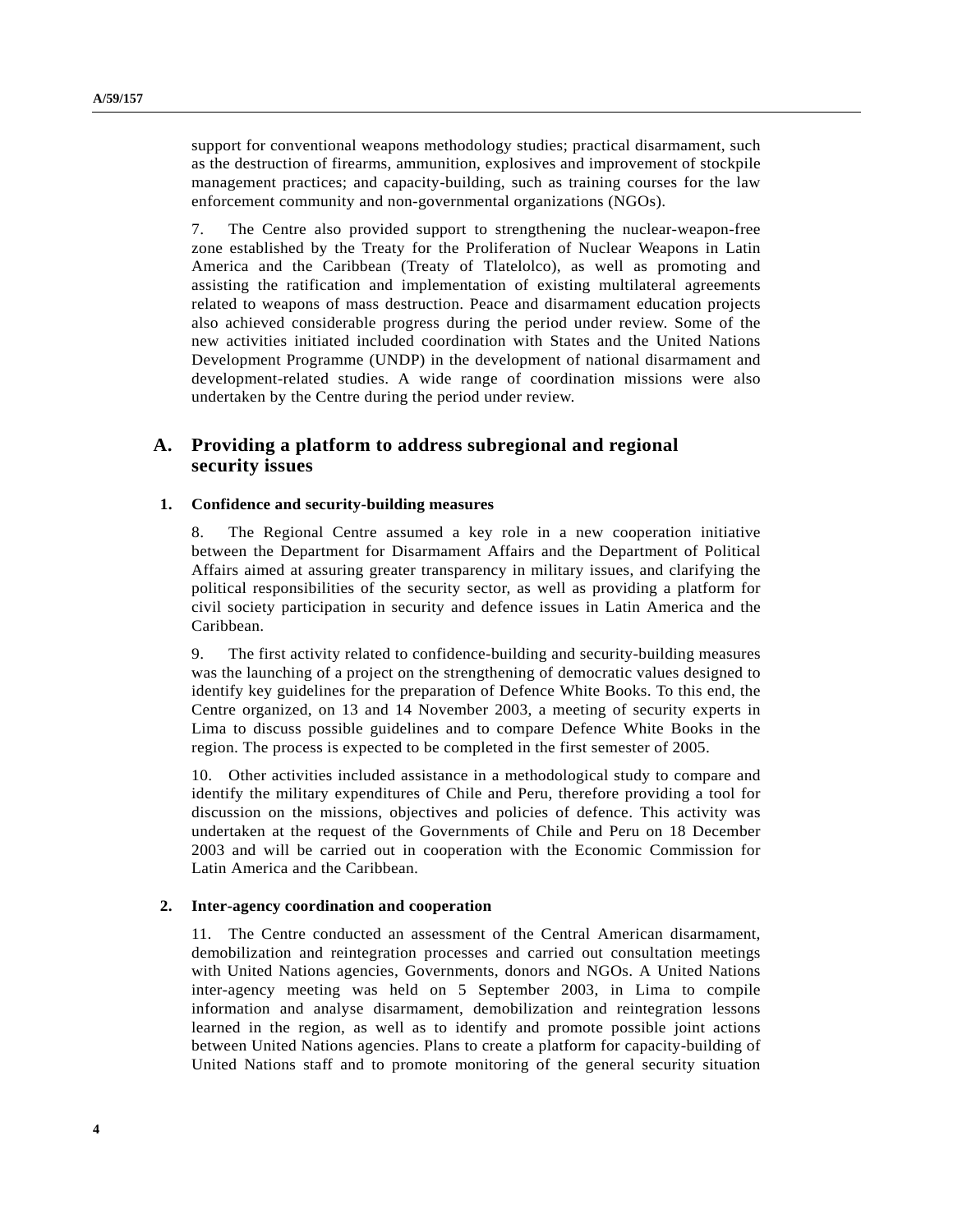related to disarmament, demobilization and reintegration among United Nations agencies in the region are currently under discussion.

12. The Centre discussed with the United Nations Children's Fund and the United Nations Development Fund for Women possibilities for cooperation on issues relating to children and gender within the Coordinating Action on Small Arms mechanism. The implementation by the Centre of the Gender Mainstreaming Action Plan of the Department for Disarmament Affairs was among one of its new activities, which entailed the incorporation of gender perspectives into the work of the Centre, with a view to strengthening the contribution of women to disarmament.

### **3. Anti-personnel landmines**

13. The Centre continued to promote the implementation of the Convention on the Prohibition of the Use, Stockpiling, Production and Transfer of Anti-personnel Mines and on Their Destruction in Latin America and the Caribbean by participating in an Organization of American States (OAS) conference on a hemisphere free of anti-personnel landmines, held on 14 and 15 August 2003 in Lima. In addition, the Centre and the Peruvian Ministry of Foreign Affairs continued to develop a project aimed at reintegrating victims of landmine and explosive ordnance into productive life in Peru.

### **4. Implementation of the 2001 Programme of Action to Prevent, Combat and Eradicate the Illicit Trade of Small Arms and Light Weapons in All Its Aspects**

14. Throughout the period under review, the Centre implemented a number of activities aimed at consolidating its Regional Clearing-house Programme on Firearms, Ammunition and Explosives, which was developed to support States in the implementation of regional firearms instruments such as the Programme of Action, the Inter-American Convention against the Illicit Manufacturing of and Trafficking in Firearms, Ammunition, Explosives and Other Related Materials and the Model Regulations for the Control of the International Movement of Firearms, Their Parts, Components and Ammunition (Model Regulations). All these activities were related to specific articles of the above and other firearms legal instruments.

15. On 25 May 2004, a memorandum of understanding was signed between the Department for Disarmament Affairs and the Small Arms and Demobilization Unit of UNDP. The memorandum facilitated cooperation between the Unit and the Department, through the Centre, in providing assistance to States in firearms collection, weapons destruction and stockpile management. Subsequently, on 7 June 2004, a letter of exchange was signed between the Unit and the Centre, formalizing cooperation and coordination between the two organizations in several areas, such as undertaking five joint activities during the second semester of 2004 to assist States in reporting on their implementation of the United Nations Programme of Action and training courses on various issues, in particular disarmament and development.

### **Seminars, workshops and technical support**

16. On 1 July 2003, the Centre organized a meeting in New York to assist the Group of Latin American and Caribbean States in reporting on their implementation of the Programme of Action. During the meeting, the Centre briefed participants on activities related to its Regional Clearing-house Programme. As a means of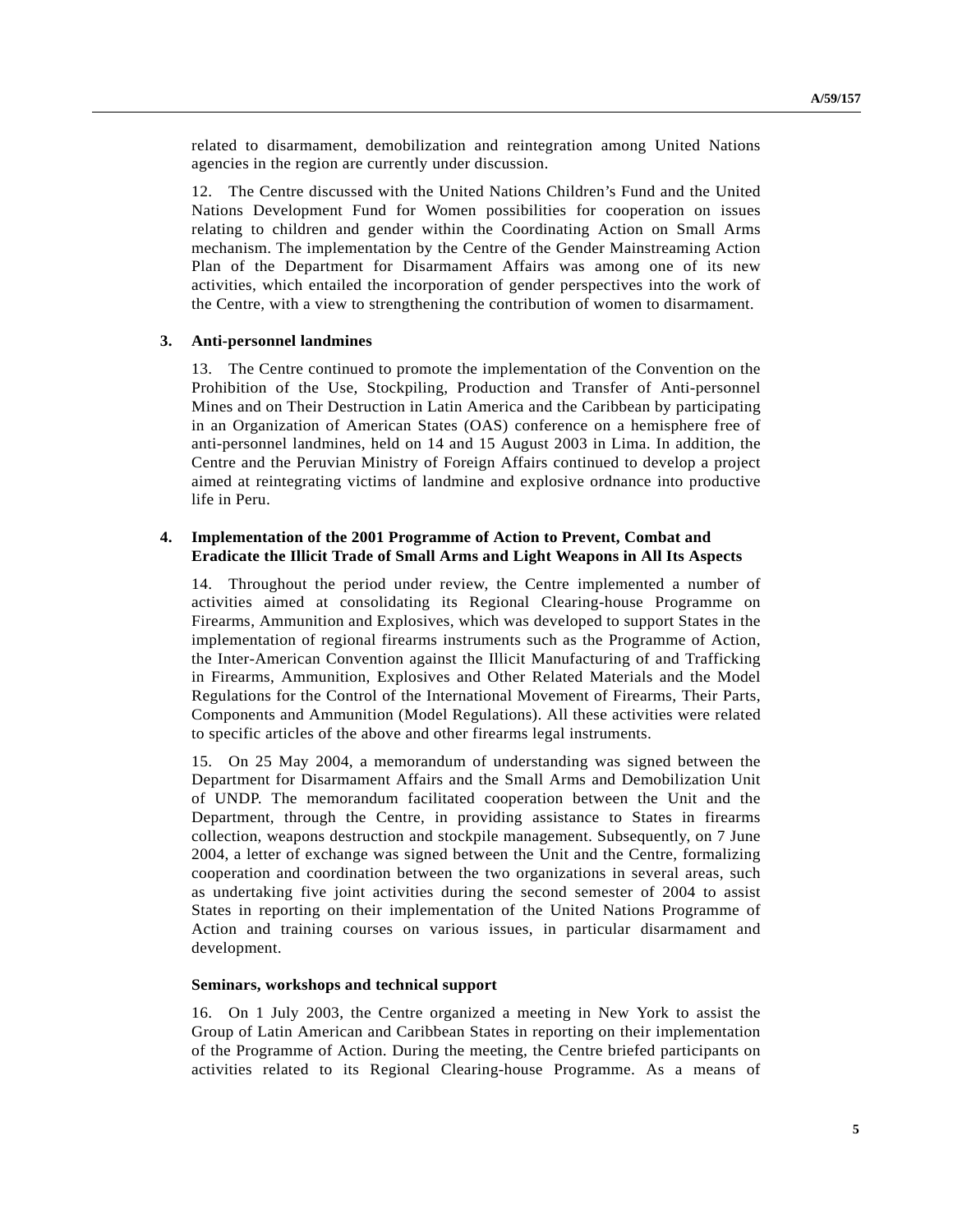implementing the Programme of Action, the meeting called for the establishment or improvement of contacts with firearms manufacturers and traders, undertaking weapons destruction campaigns and educational programmes on disarmament, and creating mechanisms for exchanging information on the exportation, importation and transit of firearms.

17. With a view to promoting increased coordination, cooperation and integration in the fight against the trafficking of illicit firearms, the Centre organized, in Rio de Janeiro, from 28 to 30 April 2004, a seminar aimed at designing new strategies to strengthen firearms control and to curb their illicit trafficking in Brazil's southeastern region. The seminar was organized in cooperation with the Brazilian authorities, the OAS Inter-American Drug Abuse Control Commission (CICAD) of the OAS and the Small Arms and Demobilization Unit of UNDP. It provided a platform for sharing information on and increasing knowledge of the flow of firearms in Brazil's south-eastern region, so as to assist participants in the adoption of a more focused and informed approach in effectively curbing the trafficking of illicit firearms in the region. The Centre is planning to organize similar seminars later in the year.

18. The Centre, CICAD/OAS and the Swedish Fellowship for Reconciliation jointly prepared a book on legal norms and instruments on firearms, ammunition and explosives in Latin America and the Caribbean. The book is intended to serve as a technical assistance tool for members of parliament and legal experts when discussing opportunities to harmonize, homologate and improve firearms legislation and mechanisms of control in the region, and as a training tool for participants in training courses. The Centre is also undertaking consultations with the Central American Integration System, the Andean Community of Nations (CAN), members of parliament and with various countries of the Southern Cone Common Market (MERCOSUR) and Associated States and the Caribbean Community (CARICOM), with a view to promoting closer collaboration in the project.

19. Between 30 September and 10 October 2003, the Centre organized a national seminar in Asuncion to assist the Government of Paraguay in the promotion of a new firearms law in the country. Representatives of the Paraguayan judicial and legislative departments, armed forces, national police, the Ministry of Foreign Affairs and NGOs, among others, participated. The seminar was the first in a series aimed at enhancing relations and coordination among the different law enforcement entities. The Centre also provided similar technical assistance to members of the Paraguayan parliament in assessing firearms legislation of various countries and discussing possible areas of improvement in such legislation.

20. The Centre created a software database entitled "FInData" which contains information on the manufacture of firearms, ammunition and explosives and the legal trade of firearms in the commercial sector. The system also contains, inter alia, information on an informal network, a reflection group, and documents and events. The database serves as an information platform for manufacturers and brokers on issues related to the implementation of national and international legal instruments, including the Programme of Action.

21. The Centre also discussed with International Alert possible cooperation in the area of firearms issues, including implementation of the Programme of Action, in particular the setting up of national commissions, supporting national and local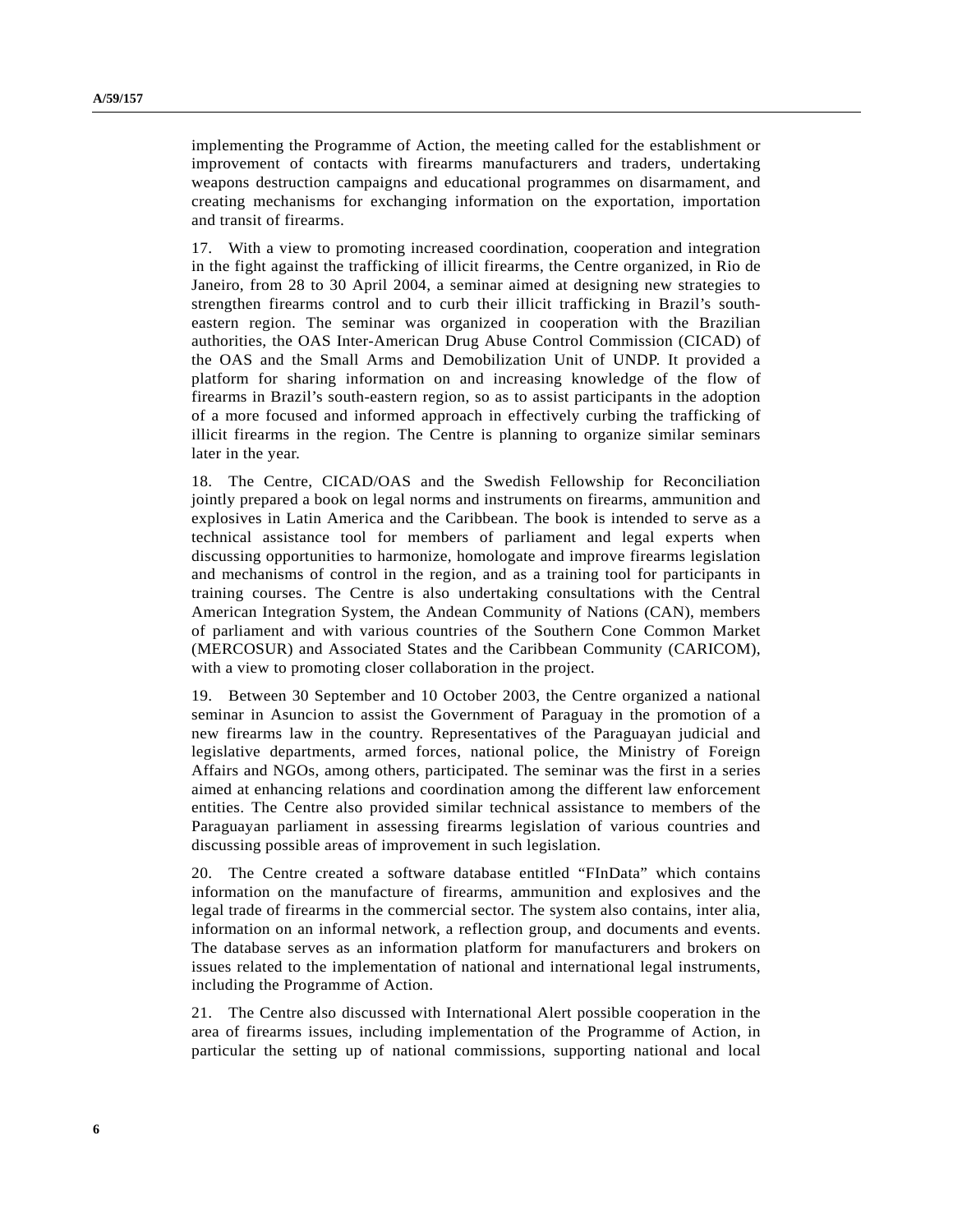initiatives, and the potential role of the United Nations as a platform for regional firearms control initiatives.

22. Since May 2004, the Centre has been coordinating and cooperating with UNDP country offices in the planning of firearms-related activities, especially in Central America. Discussions are under way to extend such cooperation to members of the Coordinating Action on Small Arms mechanism, along with UNDP and the Centre.

### **Training courses**

23. Significant advances were made within the framework of the project regarding commercial trade of and illicit trafficking in firearms, their parts and ammunition, undertaken by the Centre in cooperation with the United Nations University for Peace, CICAD/OAS, and the International Criminal Police Organization (Interpol). A series of training courses were organized for the police, intelligence and armed forces officers, customs officials and other members of the law enforcement community. The first training course, designed for the States of the Central American Integration System, Cuba and the Dominican Republic, was held from 8 to 26 March 2004, in Ciudad Colon, Costa Rica. A second training course was organized for representatives from MERCOSUR and Associated States from 3 to 21 May 2004 in Brasilia, Brazil. Some 85 law enforcement officials from 15 countries were trained in human security issues, legal instruments, research, firearms trafficking routes, weapons destruction, and stockpile management, as well as other related themes, such as drugs, terrorism and money-laundering. Additional training courses will be carried out in the course of the second semester of 2004 for representatives from the CARICOM and CAN subregions.

24. The Centre continued its cooperation with NGOs in a project aimed at building capacity, strengthening the regional network and supporting work on control of firearms trafficking. In addition to providing a platform for exchange of information and experiences, the Centre organized a number of training courses for NGOs in 2003 (6 to 12 October, in Lima; 24 to 30 November, in San José; 1 to 5 December, in San Salvador) and in 2004 (1 and 2 April, in San Salvador), in collaboration with its partners (Viva Rio, Small Arms Survey, the Arias Foundation, the Swedish Fellowship for Reconciliation and International Alert and Save the Children (Sweden)). Some 94 NGO participants and instructors from Argentina, Belize, Brazil, Colombia, Costa Rica, El Salvador, Honduras, Guatemala, Mexico, Nicaragua and Panama received training on capacity-building during the reporting period. The courses were also attended by diplomats, Government officials, parliamentarians, media representatives and donors. The issue of gender constitutes an important aspect of this training, in which 55.3 per cent of the participants were women. Two additional training courses are scheduled for the second semester of 2004 in Brazil and Peru, respectively.

### **Weapons destruction and stockpile management initiatives**

25. In response to a request of the Government of Paraguay, the Centre and its partners (the UNDP Small Arms and Demobilization Unit, the OAS Inter-American Drug Abuse Control Commission and the Royal Canadian Mounted Police) destroyed a total of 2,615 firearms, 263,800 small-calibre units of ammunition and 70,601.67 tonnes of high-calibre ammunition in Piribebuy and Filadelfia, El Chaco.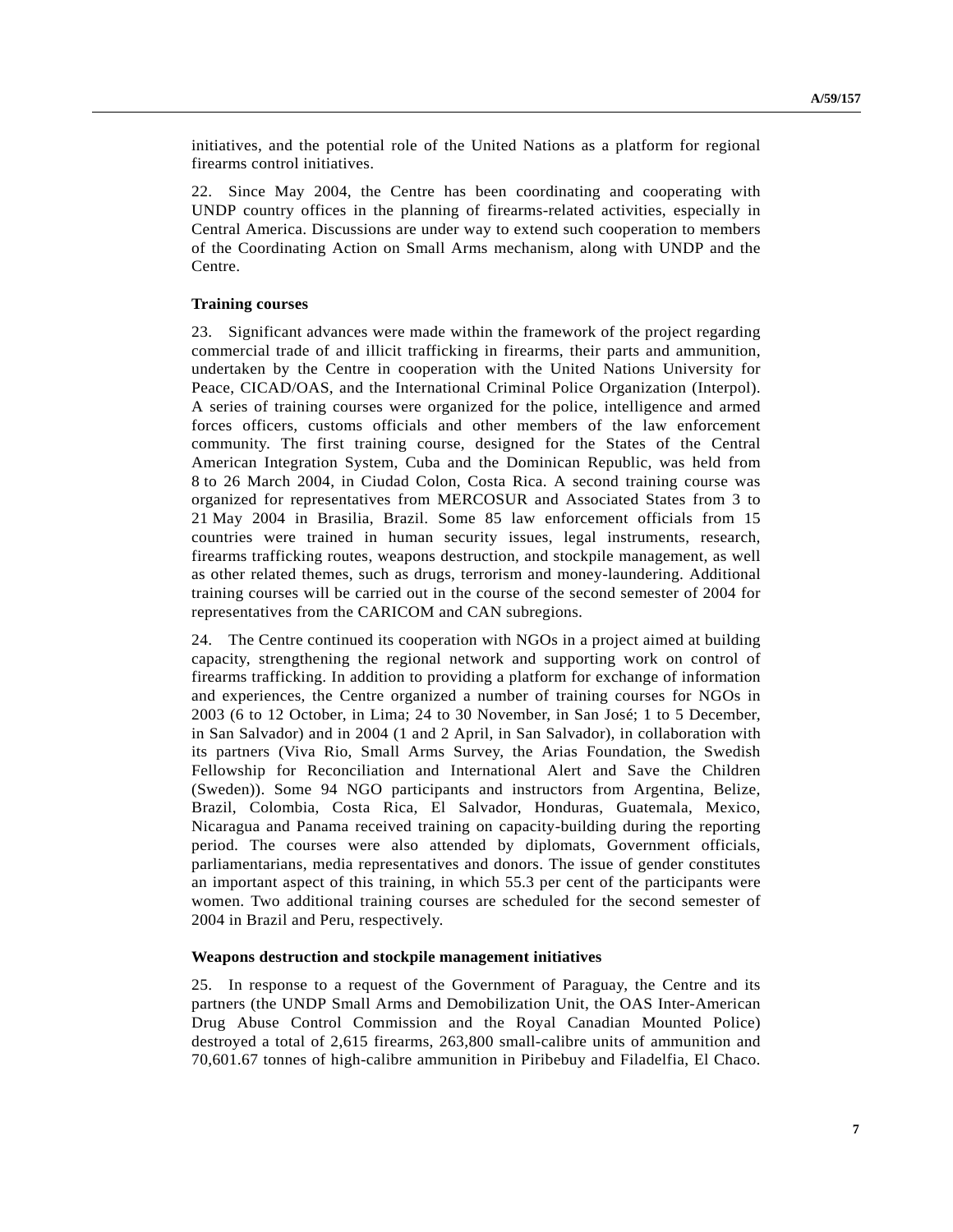The Centre also continued to assist Peru by providing technical support, cooperation in firearms destruction activities and improvement of security-related aspects of one of Peru's firearms stockpile facilities.

### **Dissemination of information in the region**

26. As a way to improve communication and networking, the Centre completed the development of its Small Arms and Light Weapons Administration system and presented it to the States parties to the Inter-American Convention Against the Illicit Manufacturing of and Trafficking in Firearms, Ammunition, Explosives, and Other Related Materials, at their first Conference on the Convention, held on 9 March 2004. The system, now accessible to all States parties to the Convention, is expected to accelerate the information flow between them and to serve as a practical tool for gathering information on the implementation of the Convention.

27. The States parties to the Convention are currently looking into the most efficient way in which the system may serve as an electronic platform for the exchange of information on firearms-related issues.

28. An agreement was reached between the Centre and the United Nations Institute for Disarmament Research on the creation of a shared database on international security. The database is currently under development, with the support of the Stockholm International Peace Research Institute, the University Centre for International Studies of the University of Pittsburgh, United States of America, and the International Relations and Security Network at the Centre for Security Studies of the Swiss Federal Institute of Technology.

## **B. Cooperation with intergovernmental organizations**

29. Following the signing of a memorandum of understanding between the Department for Disarmament Affairs and the Organization for the Prohibition of Nuclear Weapons in Latin America and the Caribbean (OPANAL) on 29 April 2003, the Centre has been engaged in close coordination and cooperation with OPANAL in developing and undertaking joint activities aimed at strengthening the Treaty of Tlatelolco.

30. Cooperation also continues with the Preparatory Commission for the Comprehensive Nuclear-Test-Ban Treaty Organization, the International Atomic Energy Agency, the Organization for the Prohibition of Chemical Weapons, OPANAL and the Centre, with the aim of encouraging and assisting with the ratification and implementation of agreements related to weapons of mass destruction.

## **C. Peace education**

31. The Centre continued to coordinate with the Peruvian NGO, Educa, in the implementation of a Department for Disarmament Affairs project on developing peace and disarmament education initiatives, aimed at preventing a culture of guns among youth. The Centre also began work on an animated film series entitled "The Peacemaker", aimed at stimulating a culture of peace by raising awareness of nonviolence, so as to change the basic attitudes of people with respect to peace, security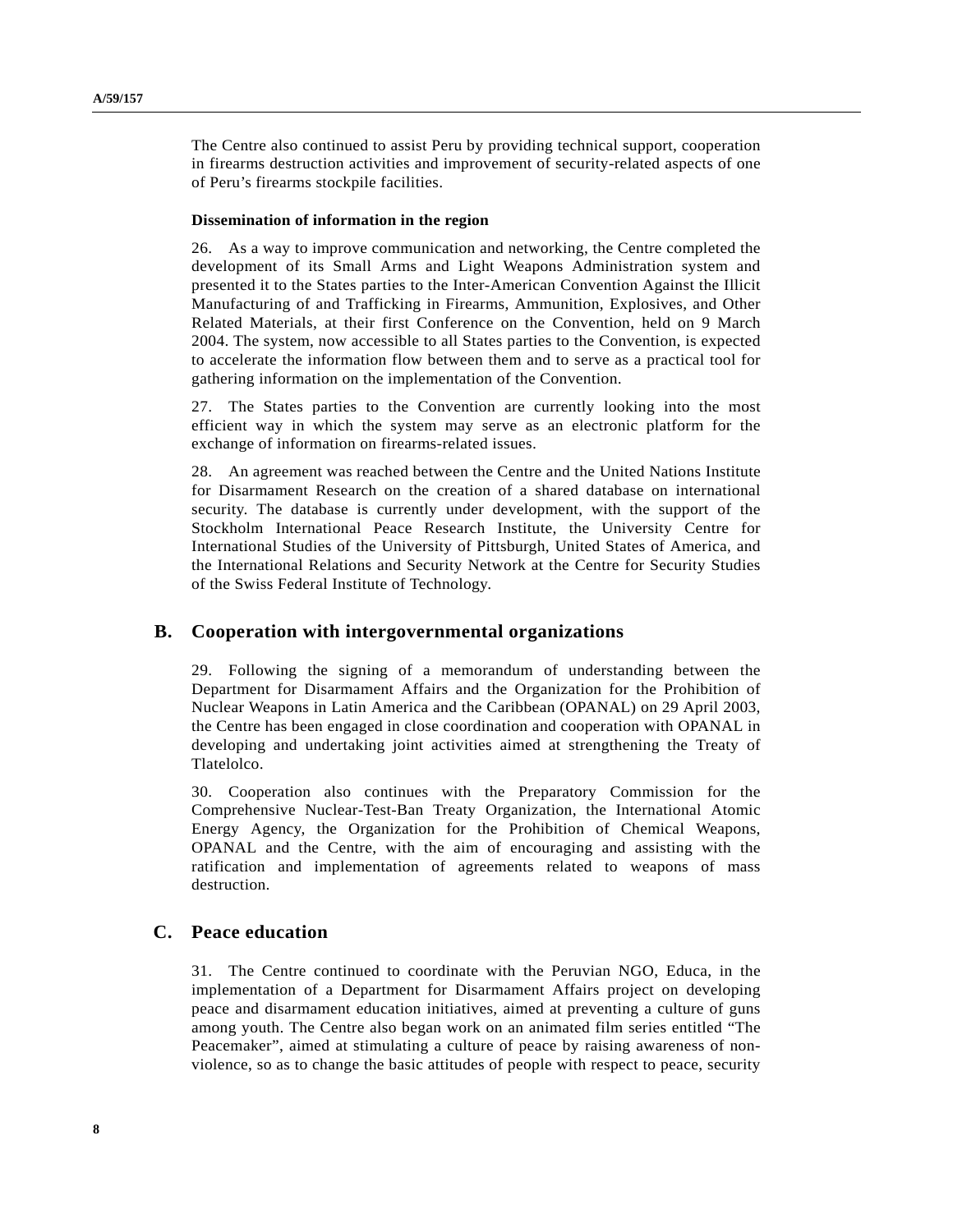and disarmament. Several episodes of "The Peacemaker" will be devoted to presenting the entire scope of activities of the Centre. Discussions are under way with other United Nations agencies for joint ventures in the area of peace education.

## **D. Public outreach**

32. During the reporting period, the Centre continued its public outreach through distribution of its audio-visual materials and organization of courses, seminars and workshops. Several different types of publications describing the activities undertaken by the Centre were produced and distributed, as were numerous audiovisual products, manuals and reference material for training courses and seminars. Information folders and CD-ROMs on various subjects were finalized and distributed, including the Parliamentary Exchange Initiative, law enforcement and training, NGO capacity-building, networking and strengthening NGOs' advocacy capacity, and firearms and ammunition destruction and stockpile management.

## **IV. Staffing, financing and administration**

33. In accordance with General Assembly resolution 41/60 J, the Centre was established on the basis of existing resources and of voluntary contributions made by Member States and interested organizations for its core and programme functions.

34. During the reporting period, voluntary contributions in the amount of US\$ 2,624,489 were received. In addition, a number of Governments and institutions contributed to the work of the Centre by sharing or absorbing the cost of joint events, personnel and/or material resources. The Secretary-General wishes to express his gratitude to the Governments of Guyana, Mexico, Panama, Sweden, the United Kingdom of Great Britain and Northern Ireland, the European Commission, Save The Children Sweden and the Swedish Fellowship of Reconciliation for their generous support. The Centre also received US\$ 170,500 from the Global and Regional Disarmament Trust Fund during the period under review.

35. The Director of the Centre continued to undertake an intensive fund-raising campaign and, in this connection, the Centre is undertaking a new fund-raising strategy that seeks to secure long-term contribution agreements with donors. This will allow for a more stable financial situation at the Centre and ensure funding, not only for activities but also for some core staff and expenses. It is worth noting that, during the period under review, the Centre received an increased number of proposals for partnerships and common projects from countries and organizations in the region.

36. During the reporting period, the Centre was able to further strengthen its human resource capacity through building into project proposals the staffing requirements for each project. Currently, besides the Director, the staff of the Centre comprises one associate expert from Sweden, one senior project officer, one programme officer, one webmaster, nine programme/project/webmaster assistants, five programme/project coordinators, two computer programmers, two administrative assistants, one project secretary, two General Service staff and one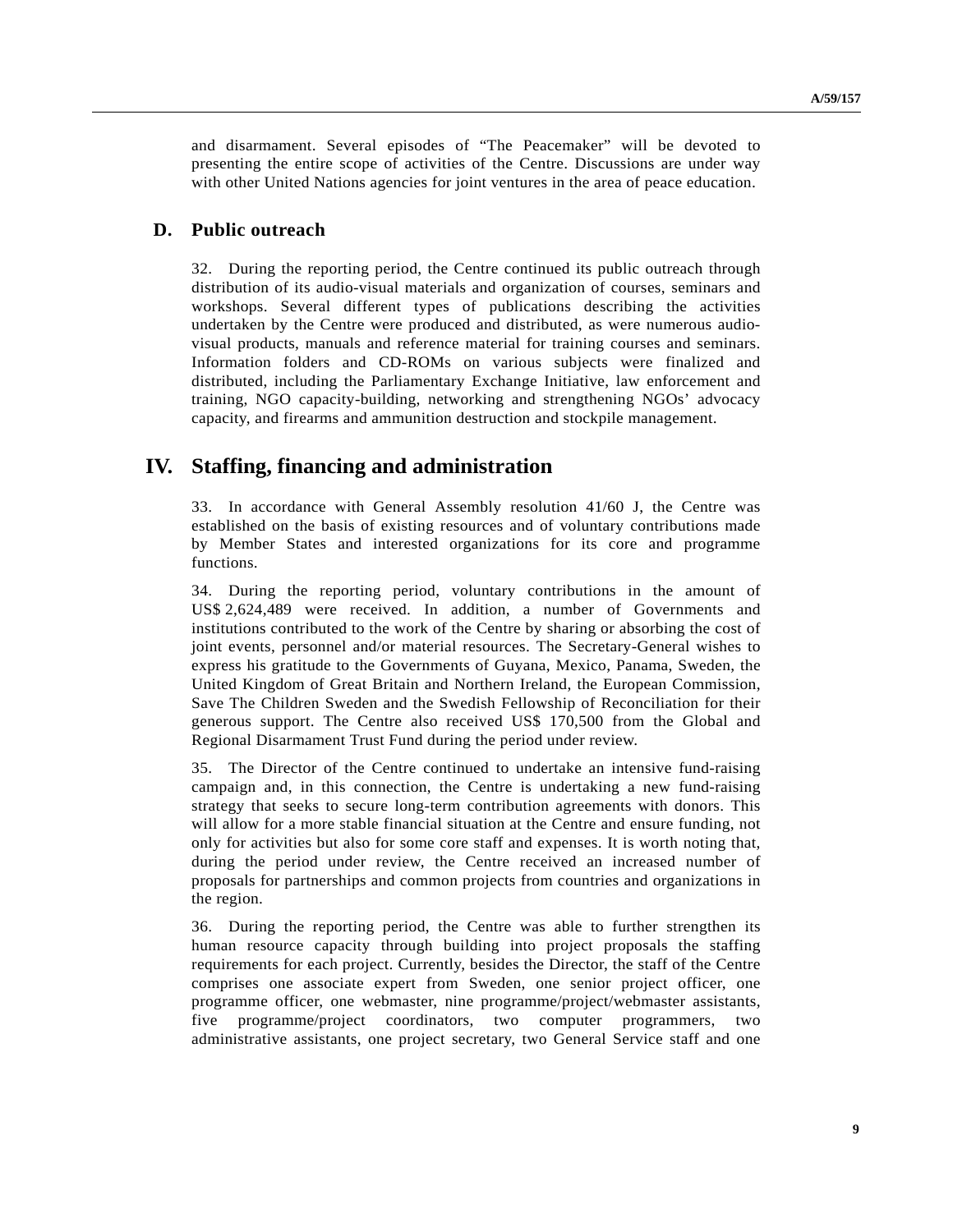driver. Provision has also been made to create a post for a programme officer to assist the Director and to serve as his deputy in his absence.

37. Pursuant to the consideration by the General Assembly of the Secretary-General's proposals for strengthening the security and safety of United Nations operations, staff and premises, funds have been allotted from the regular budget to bring the security level of the Centre up to minimum operating security standards.

# **V. Conclusions and observations**

38. **The Centre has continued to act as a facilitator for the implementation of regional initiatives by identifying regional security needs and new areas of cooperation with States and organizations in the region. It has continued to provide more in-depth information on weapons-related matters, weapons destruction and stockpile management, including the initiation of a series of training courses for the law enforcement community, members of parliament, representatives of ministries of foreign affairs and NGOs on such matters. The Centre has developed a public information strategy to promote better dissemination of information on security issues among diplomats, the military, NGOs and civil society. It has also placed more emphasis on the inclusion of gender perspectives in its planned activities and the relationship between disarmament and development.**

39. **The Centre continued to intensify its contribution to the coordination of United Nations efforts towards peace and security in the region and, as a means of avoiding duplication of efforts, has enhanced the utilization of existing memorandums of understanding with subregional, regional and global organizations, as well as NGOs in undertaking joint activities. The vast regional cooperation undertaken by the Centre during the reporting period was evidence of the important role of the Organization as a viable regional actor in assisting countries in the region to advance the cause of peace, disarmament and development in Latin America and the Caribbean.**

40. **The strong financial support received by the Centre during the reporting period has enabled it not only to maintain, but also to expand its scope of activities, especially in the field of small arms and light weapons. The Centre was also able to strengthen its human resources, thus enhancing its operational capacity to assist Member States in the region.**

41. **The Secretary-General counts on the continued and increasing support and cooperation of Member States and organizations to ensure the effective functioning of the Centre.**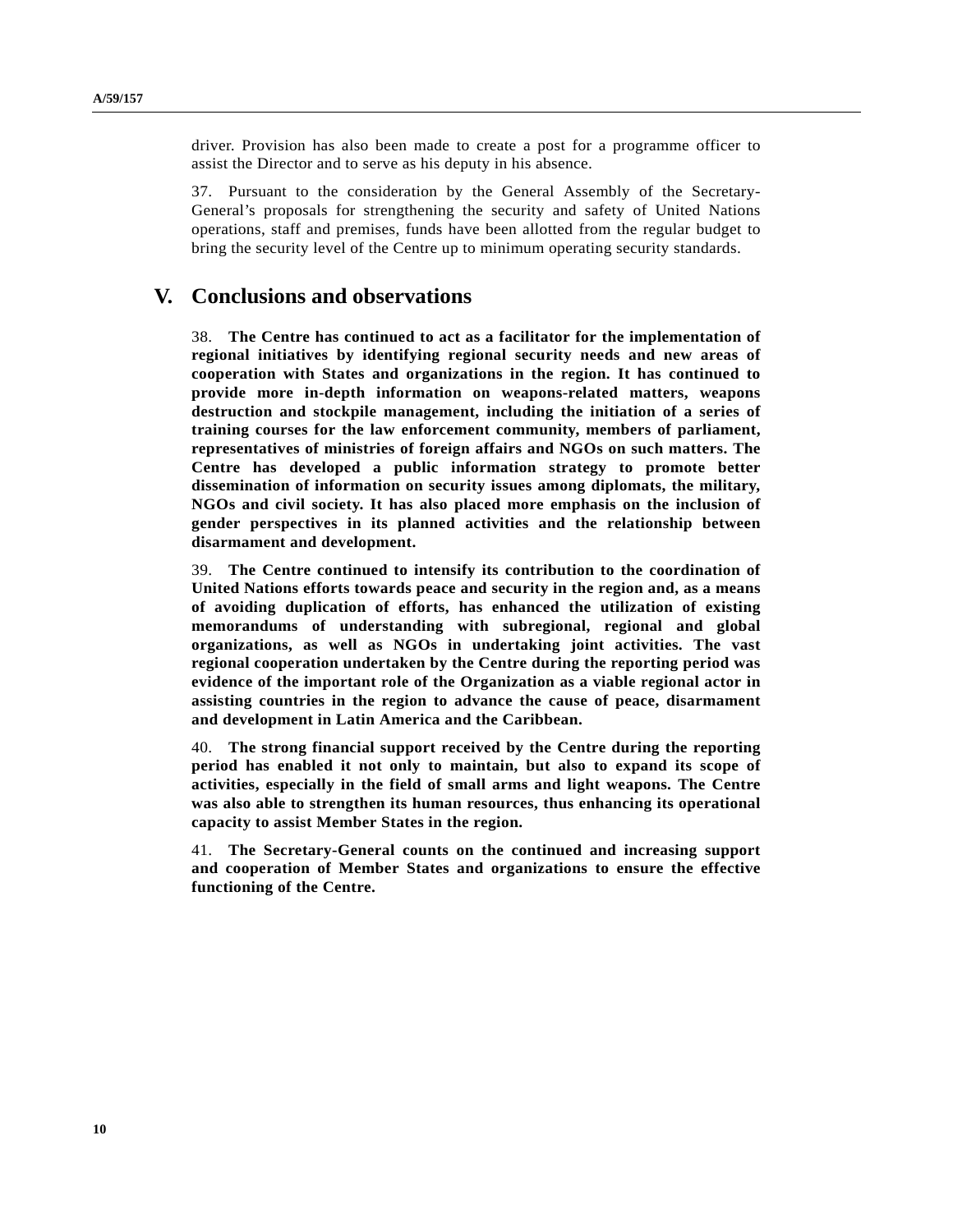# **Annex I**

# **List of selected activities organized by the Centre in 2003-2004**

## **Confidence-building and Security-building Measures Programme**

- Meeting on strengthening democratic values, practices and human security: Defence White Book (13 and 14 November 2003, in Lima)
- Meeting on Chile-Peru standardized military procurement (15 March 2004, in Lima)

### **Disarmament and Development Programme**

- Disarmament, Demobilization and Reintegration: regional inter-agency meetings (1 and 2 September 2003, in Lima)
- Disarmament, Demobilization and Reintegration: inter-agency meeting (30 April 2004, in Lima)

## **Regional Clearing-house Programme on Firearms, Ammunition and Explosives**

- Seminar on Programme of Action to Prevent, Combat and Eradicate the Illicit Trade of Small Arms and Light Weapons in All Its Aspects: Latin America and Caribbean actions (1 July 2003, in New York, United States of America)
- Presentation of the Centre's Regional Clearing-house Programme on Firearms, Ammunition and Explosives (7 July 2003, in New York, United States)
- 2006 Lima Challenge: weapons and ammunition destruction events (24 August to 6 October 2003, in Piribebuy and Filadelfia, Paraguay)
- National Seminar on New Challenges for the Republic of Paraguay in the Fight to Control, Prevent, Combat and Eradicate the Illicit Trade in Firearms, Ammunition and Explosives (30 September to 1 October 2003, in Asuncion)
- Seminar on Firearms in Latin America and the Caribbean: Between Research and Advocacy in Lima (6 to 12 October, in Lima)
- NGO capacity-building: instructors training course (7 to 11 October 2003, in Lima)
- Second round of meetings on Understanding Illicit Trafficking in Firearms, Ammunition and Explosives in Colombia (7 November 2003, in Bogotá)
- NGO capacity-building: first training course (24 to 29 November 2003, in San José)
- NGO capacity-building: second training course (1 to 5 December 2003, in San Salvador)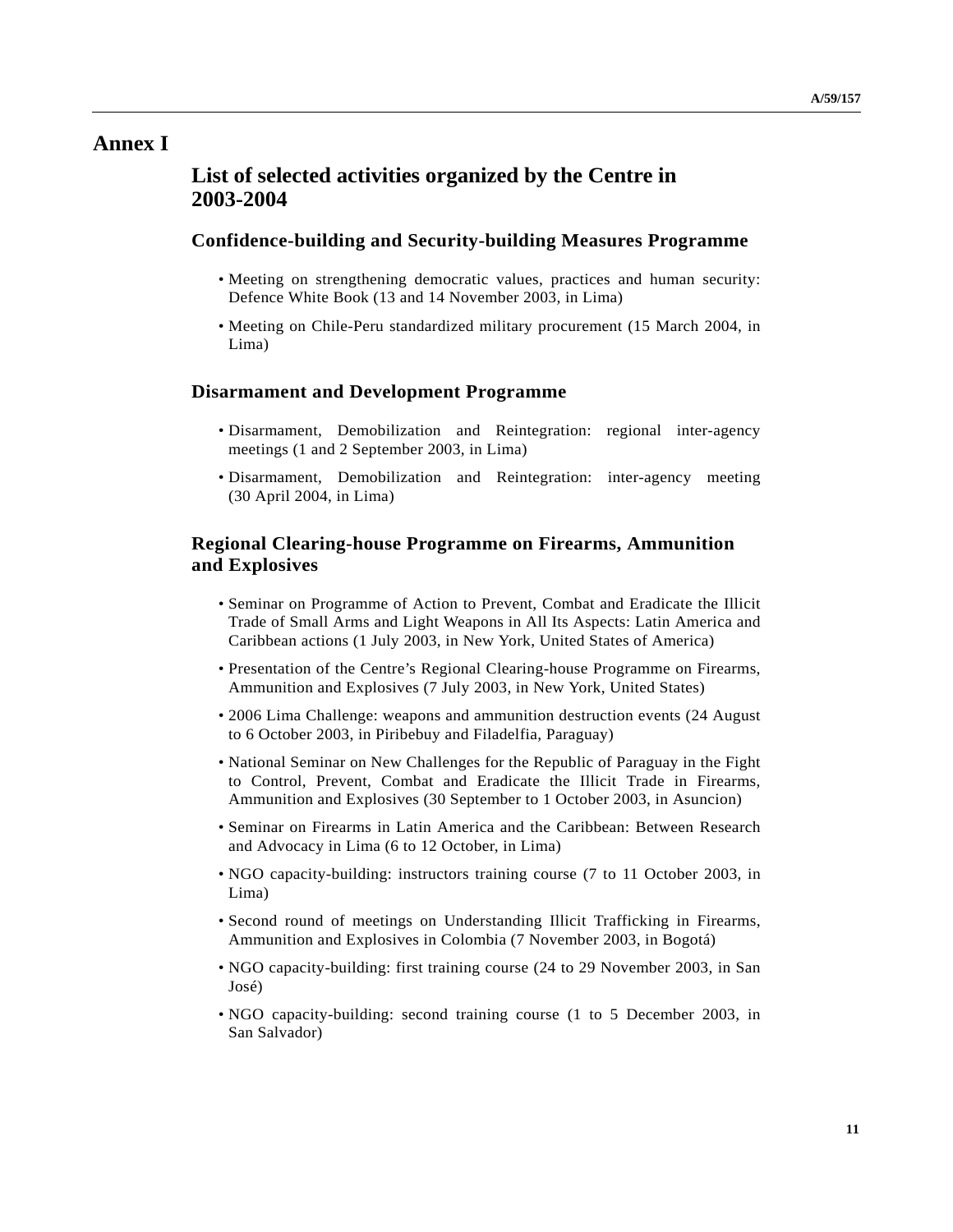- Training the trainers firearms investigative techniques course: Central American Integration System States (22 to 26 March 2004, in San José)
- Seminar on new strategies to strengthen firearms control and to curb their illicit trafficking in Brazil's south-eastern region (28 to 30 April 2004, in Rio de Janeiro, Brazil)
- Training the trainers firearms investigative techniques course: MERCOSUR and Associated States (3 to 21 May 2004, in Brasilia)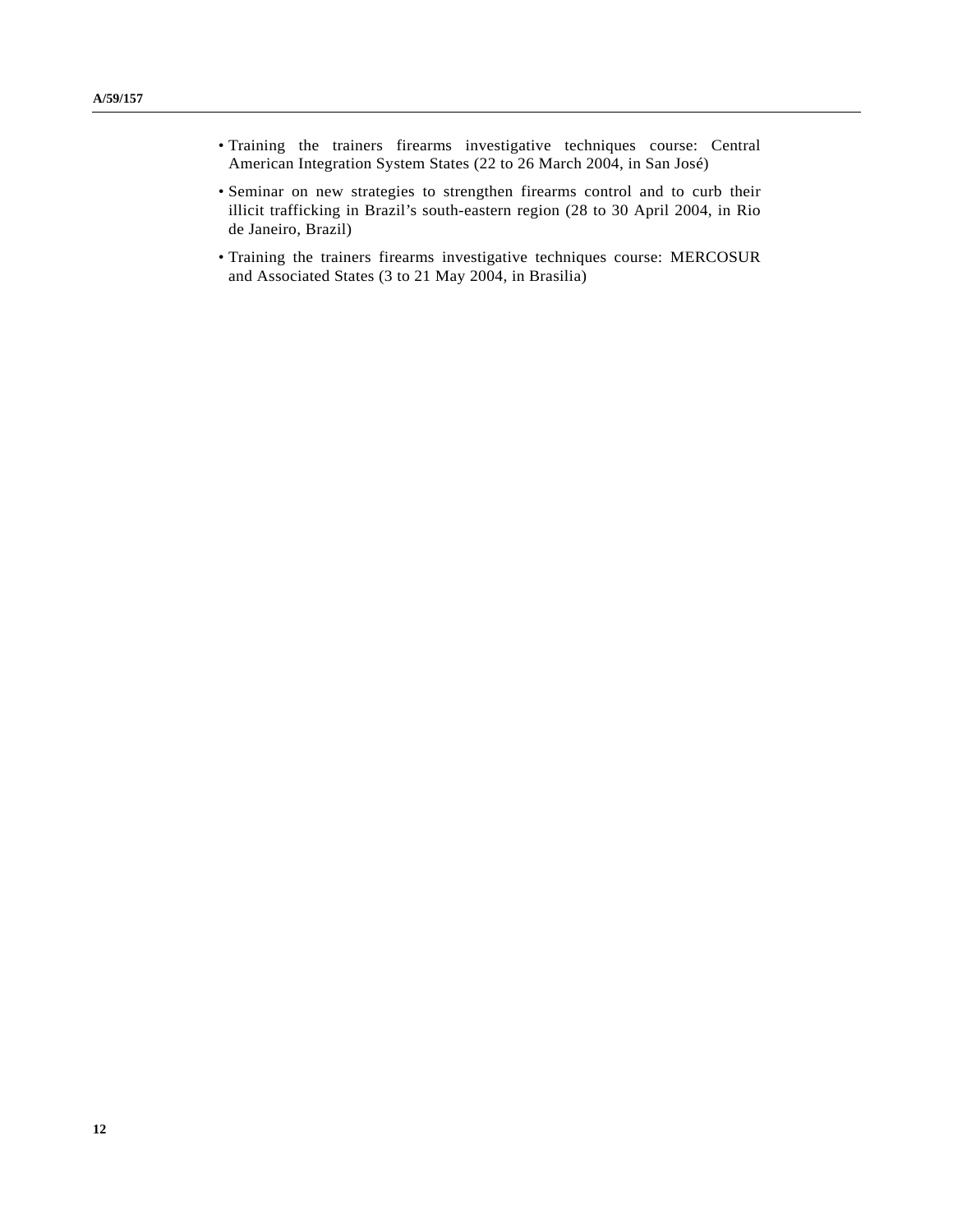# **Annex II**

# **Status of the Trust Fund for the United Nations Regional Centre for Peace, Disarmament and Development in Latin America and the Caribbean for the biennium 2002-2003**

|                                               | <b>United States dollars</b> |
|-----------------------------------------------|------------------------------|
| Fund balance, 31 December 2001                | 137 307                      |
| Income, 1 January 2002-31 December 2003       |                              |
| Voluntary contributions <sup>a</sup>          | 2 632 685                    |
| Interest income                               | 43.530                       |
| Other/miscellaneous income                    | 592                          |
| <b>Subtotal</b>                               | 2 8 14 11 4                  |
| Expenditures, 1 January 2002-31 December 2003 | 1 768 170                    |
| Fund balance, 31 December 2003                | 1 045 944                    |

*Note*: Information is based on the financial statement for the period from 1 January 2002 to 31 December 2003. During the period from 1 January to 30 June 2004, additional contributions totalling \$1,333,808 were received from Guyana (\$997), Sweden/Sida (\$536,523), the United Kingdom (\$643,500), the European Commission (\$19,662), Save the Children Sweden (\$11,634) and the Swedish Fellowship of Reconciliation (\$121,492).

<sup>a</sup> 2002: Belgium (\$10,667), Mexico (\$5,000), Netherlands (\$146,317), Norway (\$14,975), Panama (\$2,000), Peru (\$30,000), Sweden (\$21,000), Switzerland (\$49,950), the United Kingdom (\$105,753), the European Commission (\$276,748) and the Swedish Fellowship of Reconciliation (\$136,985).

2003: Mexico (\$4,681), Norway (\$50), Panama (\$1,000), Sweden/Sida (\$482,770), Switzerland (\$50), the United Kingdom (\$414,390), the European Commission (\$802,157) and the Swedish Fellowship of Reconciliation (\$128,192).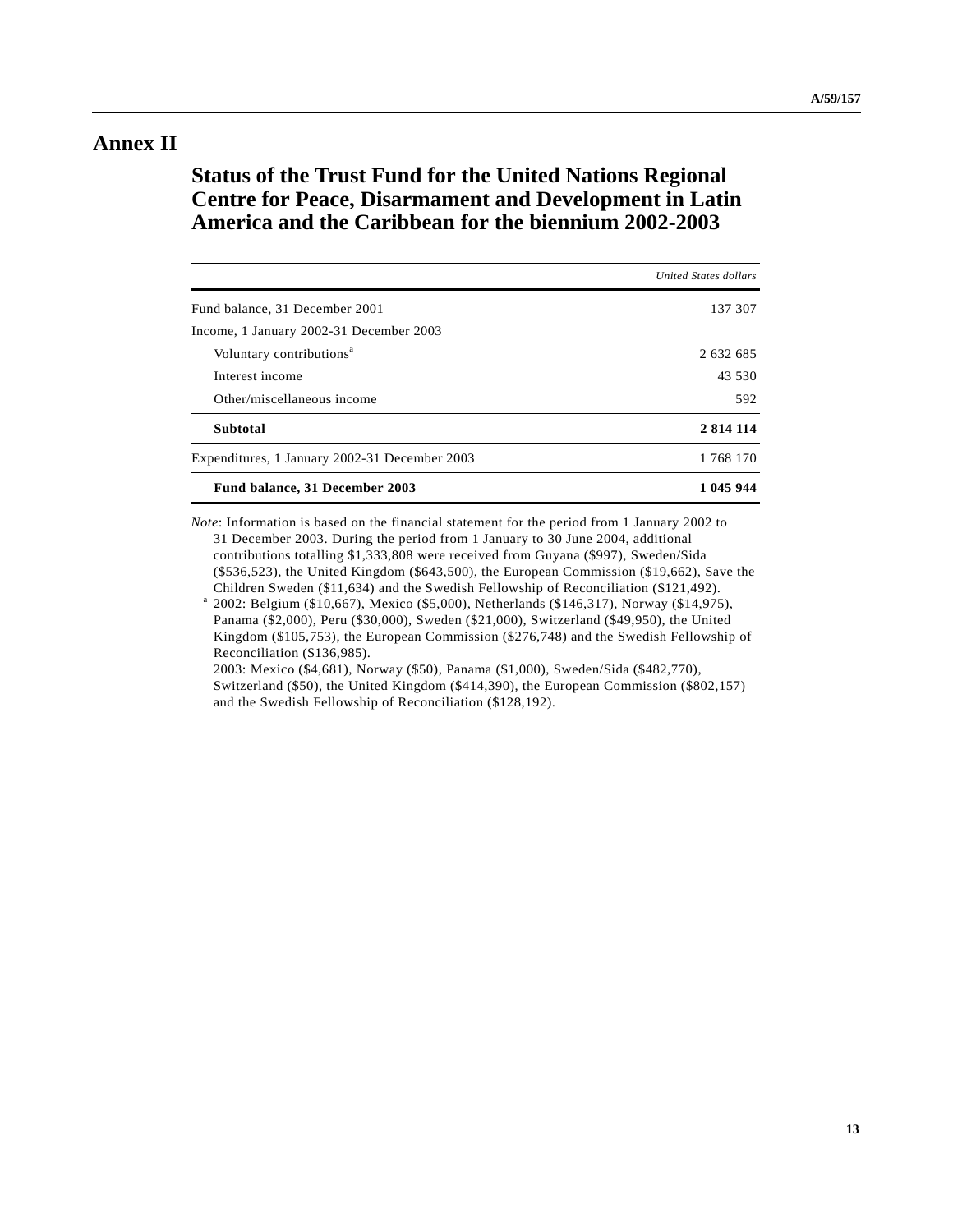# **Annex III**

# **Planned activities of the Centre for which funding is sought**

## **Project I**

### *Title of project*

Regional Workshop to Follow up on the Implementation of and Prepare Reports on the Programme of Action to Prevent, Combat and Eradicate the Illicit Trade in Small Arms and Light Weapons in All Its Aspects

### *Purpose*

To facilitate States of the Latin America and Caribbean region to jointly assess the status of implementation of and discuss methodologies for reporting on the 2001 Programme of Action in the region; to identify new coordination and cooperation opportunities, as well as to assess means and procedures to explore the Centre's Small Arms and Light Weapons Administration System in reporting activities related to the 2001 Programme of Action in the region.

#### *Location*

Montevideo

### *Duration*

3 days

### *Number of participants*

33 countries of the region: Antigua and Barbuda, Argentina, Bahamas, Barbados, Belize, Bolivia, Brazil, Chile, Colombia, Costa Rica, Cuba, Dominica, Dominican Republic, Ecuador, El Salvador, Grenada, Guatemala, Guyana, Haiti, Honduras, Jamaica, Mexico, Nicaragua, Panama, Paraguay, Peru, Saint Kitts and Nevis, Saint Lucia, Saint Vincent and the Grenadines, Suriname, Trinidad and Tobago, Uruguay and Venezuela.

| Cost estimates                               | United States dollars |
|----------------------------------------------|-----------------------|
| Travel of participants (33)                  | 109 500               |
| Travel of experts (12)                       | 34 400                |
| Travel of staff (3)                          | 7 0 0 0               |
| Interpretation (English, French and Spanish) | 6 9 0 0               |
| Workshop documentation                       | 2 600                 |
| <b>Total</b>                                 | 160 400               |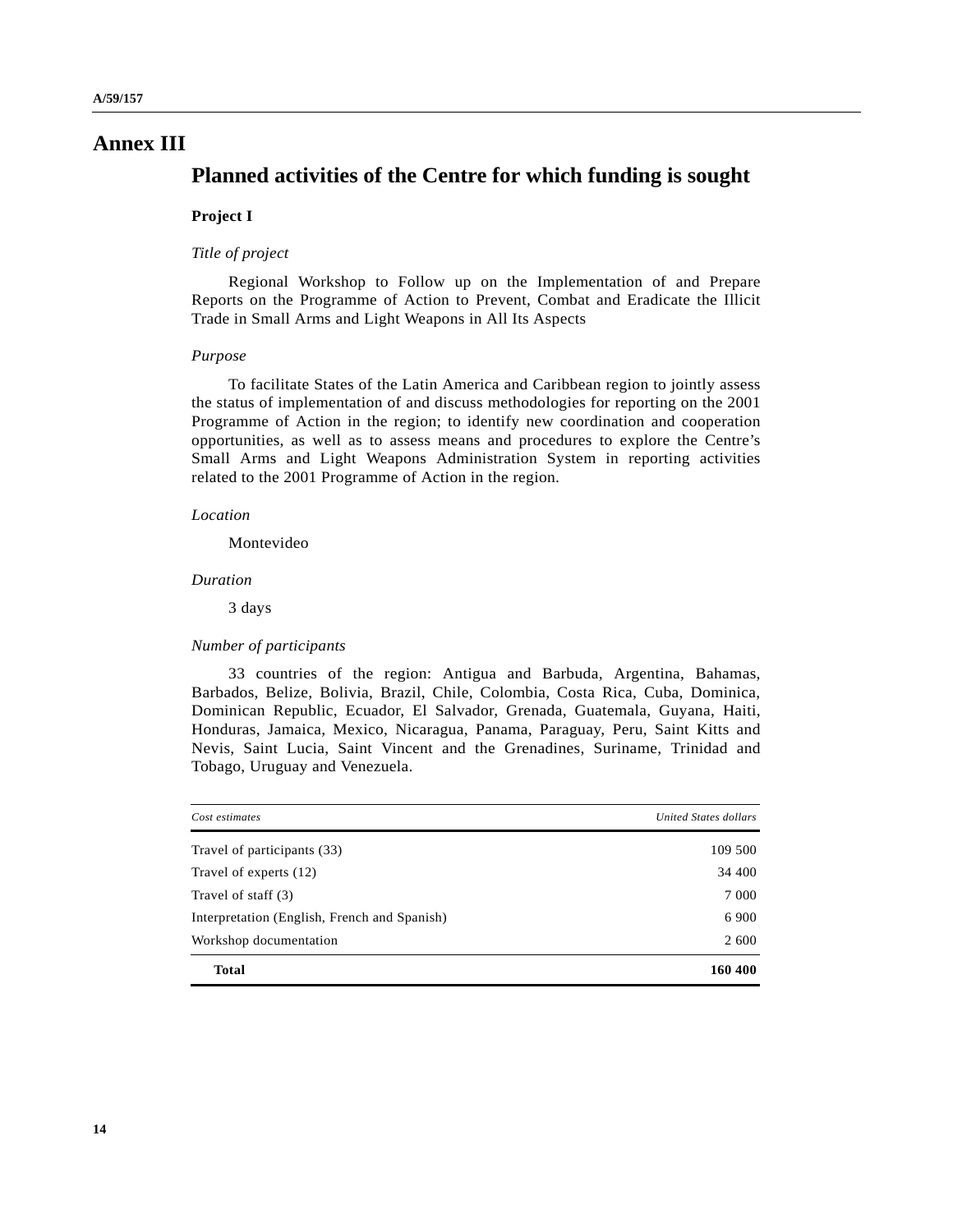## **Project II**

### *Title of project*

Latin America and Caribbean Workshop to Promote Participation in Conventional Arms Register Instruments

### *Purpose*

To provide subregional forums for promoting, at the regional level, the participation of Latin American and Caribbean countries in conventional arms register instruments, such as the United Nations 1978 Conventional Arms Register, the United Nations Military Budget Instrument and the OAS 1997 Transparency Convention; to discuss the similarities and differences of the various reporting instruments; to assess the different efforts employed by countries to regroup reporting information; and to assess new approaches to support a common and systematic reporting system, including training and other capacity-building opportunities.

### *Location*

Nassau: CARICOM States

Buenos Aires: MERCOSUR and Associated States

Tegucigalpa: SICA States

Quito: Andean Community States

### *Duration*

2 days each workshop

#### *Number of participants*

33 countries of the region:

Nassau: CARICOM States (Antigua and Barbuda, Bahamas, Barbados, Belize, Dominica, Grenada, Guyana, Haiti, Jamaica, Saint Kitts and Nevis, Saint Lucia, St. Vincent and the Grenadines, Suriname and Trinidad and Tobago);

Buenos Aires: MERCOSUR (Brazil, Argentina, Uruguay, Paraguay) and Chile;

Tegucigalpa: SICA States (Guatemala, Honduras, Nicaragua, El Salvador, Costa Rica and Panama), Cuba, Dominican Republic and Mexico;

Quito: Andean Community States (Bolivia, Colombia, Ecuador, Peru and Venezuela).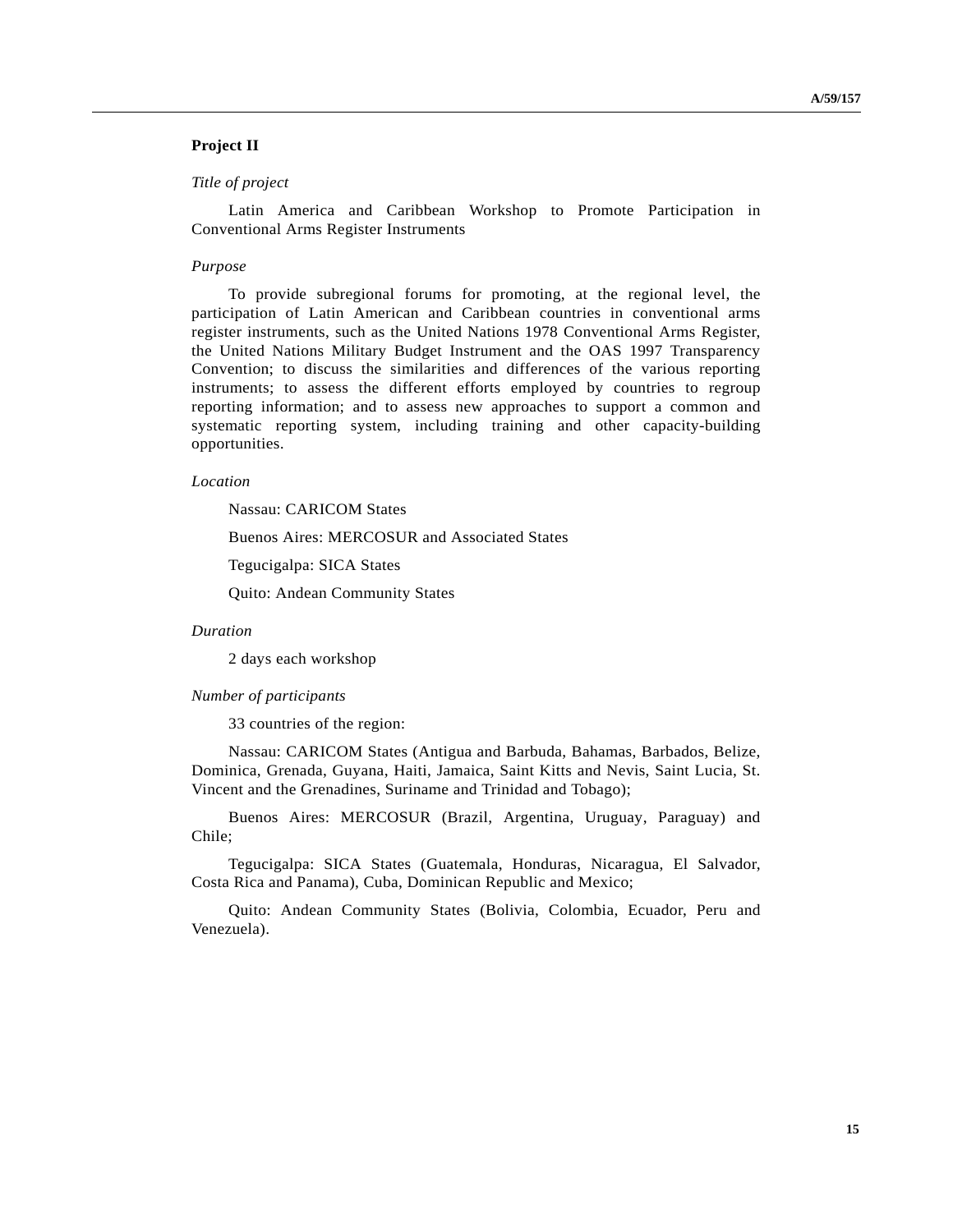| Cost estimates                                         | United States dollars |
|--------------------------------------------------------|-----------------------|
| Travel of participants to 4 workshops (33 in total)    | 45 900                |
| Travel of 3 experts to 4 workshops (12 in total)       | 19 000                |
| Travel of 3 staff members to 4 workshops (12 in total) | 7 0 0 0               |
| Interpretation (English, French and Spanish)           | 6 9 0 0               |
| Workshop documentation (4 workshops)                   | 8 0 0 0               |
| Total                                                  | 86 800                |

### **Project III**

#### *Title of project*

The Latin America and Caribbean and Europe Relationship: from Cooperation to Partnership Workshop

#### *Purpose*

To assist Latin America and Caribbean and European Union States to assess their implementation of the recommendations made at the summits between the Heads of State and Government of Latin America and the Caribbean and the European Union, which are held each two years. The Workshop will focus on the Rio de Janeiro Plan of Action, the Madrid and Guadalajara recommendations to foster discussion on cooperation and coordination opportunities, as well as to provide a platform to identify practical cross-regional means of implementation and cooperation.

#### *Location*

Lima

### *Duration*

3 days

### *Number of participants*

33 countries of the region: Antigua and Barbuda, Argentina, Bahamas, Barbados, Belize, Bolivia, Brazil, Chile, Colombia, Costa Rica, Cuba, Dominica, Dominican Republic, Ecuador, El Salvador, Grenada, Guatemala, Guyana, Haiti, Honduras, Jamaica, Mexico, Nicaragua, Panama, Paraguay, Peru, Saint Kitts and Nevis, Saint Lucia, Saint Vincent and the Grenadines, Suriname, Trinidad and Tobago, Uruguay and Venezuela.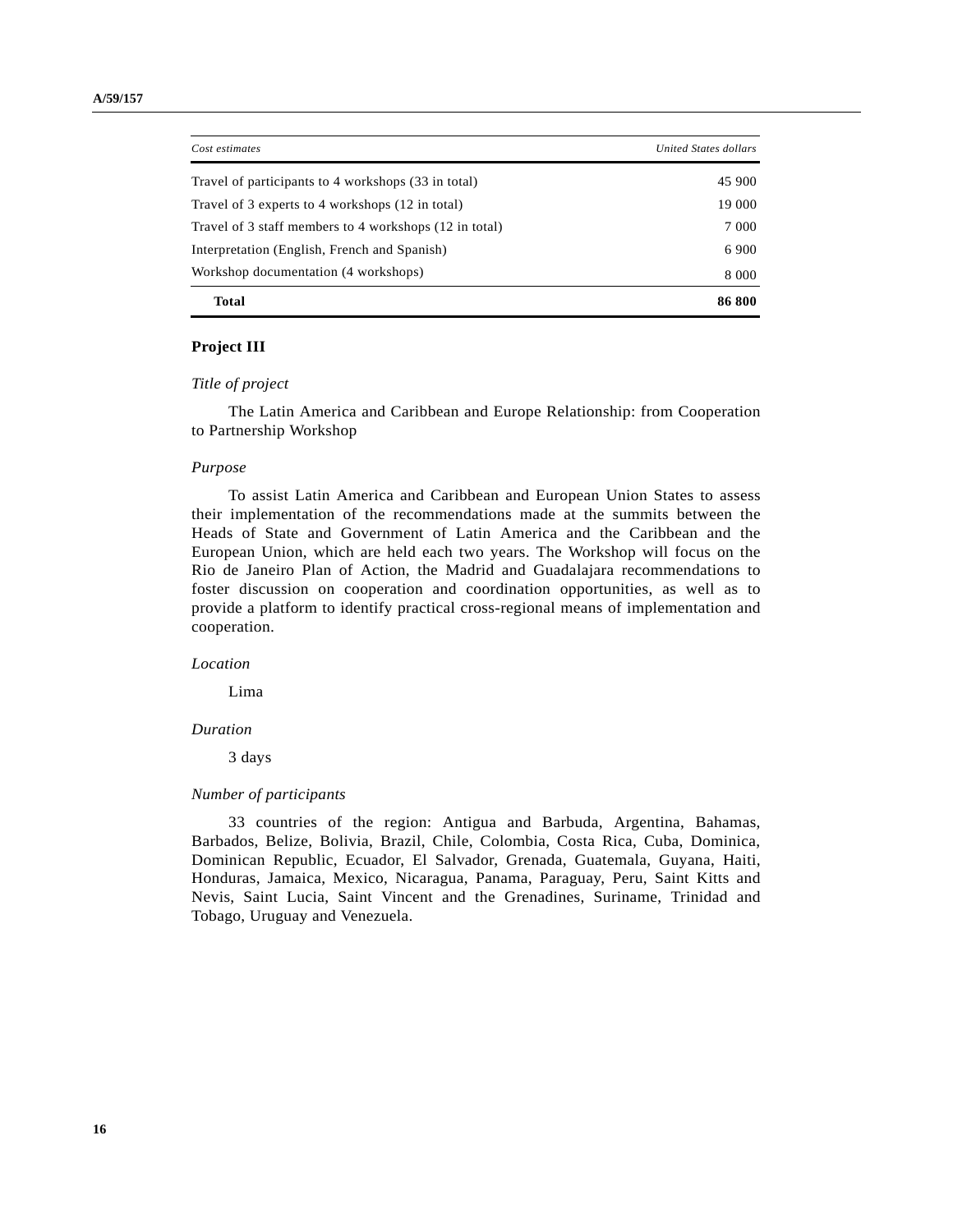| Cost estimates                               | United States dollars |
|----------------------------------------------|-----------------------|
| Travel of participants (33)                  | 100 900               |
| Travel of experts (12)                       | 37 800                |
| Travel of staff (3)                          | 7 0 0 0               |
| Interpretation (English, French and Spanish) | 6 9 0 0               |
| Workshop documentation                       | 2 600                 |
| Total                                        | 155 200               |

## **Project IV**

### *Title of project*

Regional Workshop on Weapons of Mass Destruction and Their Delivery Vehicles Legislation

#### *Purpose*

To facilitate States of Latin America and the Caribbean to jointly assess the status of national legislation on weapons of mass destruction and their delivery vehicles in the region; to identify new coordination and cooperation opportunities; and to propose solutions to any problems that might hamper the work undertaken either individually or jointly. The Centre will prepare a draft publication on national legislation to assist countries in their discussions.

*Location*

Brasilia

### *Duration*

3 days

#### *Number of participants*

33 countries of the region: Antigua and Barbuda, Argentina, Bahamas, Barbados, Belize, Bolivia, Brazil, Chile, Colombia, Costa Rica, Cuba, Dominica, Dominican Republic, Ecuador, El Salvador, Grenada, Guatemala, Guyana, Haiti, Honduras, Jamaica, Mexico, Nicaragua, Panama, Paraguay, Peru, Saint Kitts and Nevis, Saint Lucia, Saint Vincent and the Grenadines, Suriname, Trinidad and Tobago, Uruguay and Venezuela.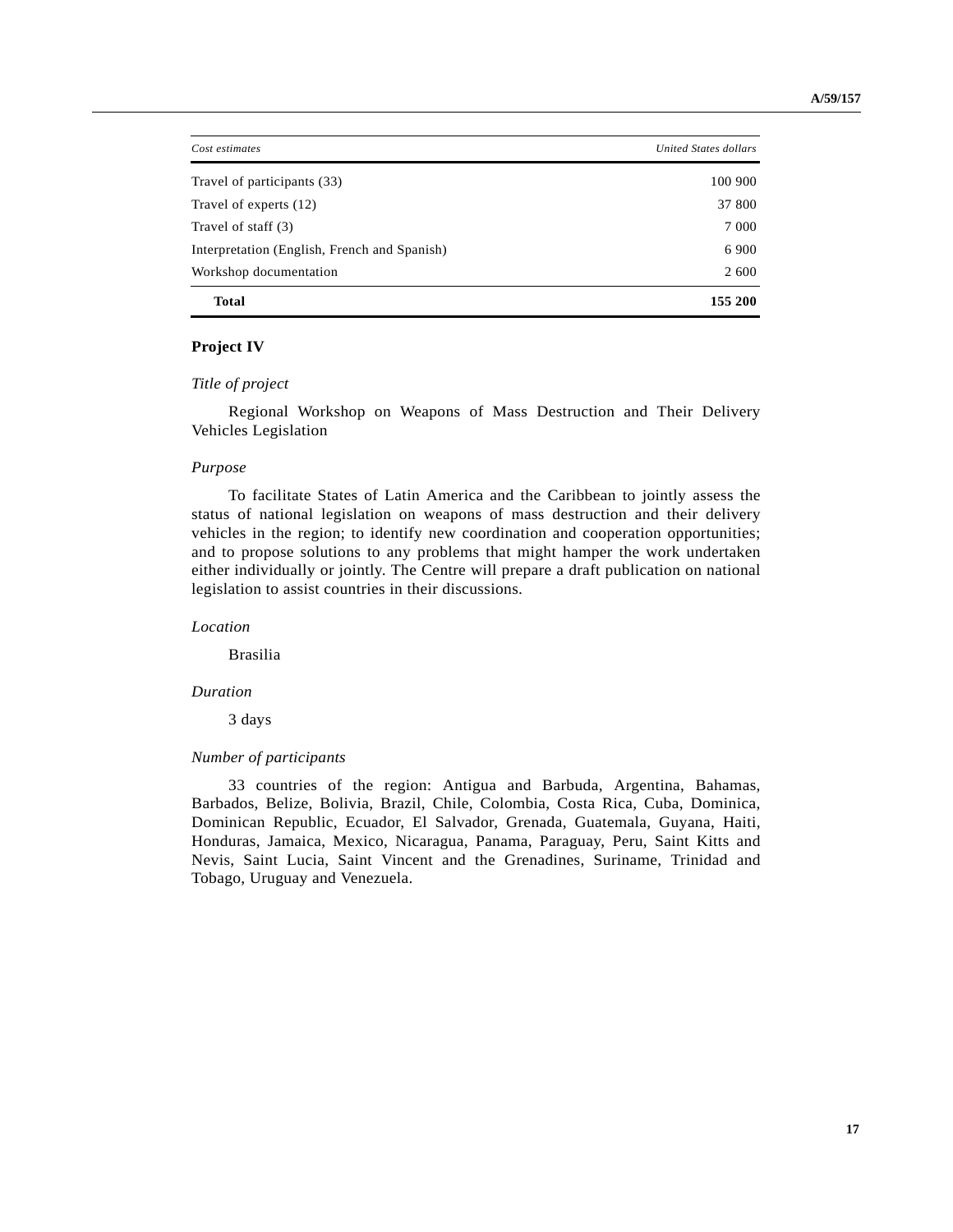| Cost estimates                                      | <b>United States dollars</b> |
|-----------------------------------------------------|------------------------------|
| Travel of participants (33)                         | 94 900                       |
| Travel of experts (8)                               | 23 700                       |
| Travel of staff (3)                                 | 8 0 0 0                      |
| Interpretation (English, French and Spanish)        | 6 9 0 0                      |
| Assessment of National Legislation for 33 countries | 10 000                       |
| Assessment of National Legislation printing         | 7 000                        |
| Workshop documentation                              | 2 600                        |
| <b>Total</b>                                        | 153 100                      |